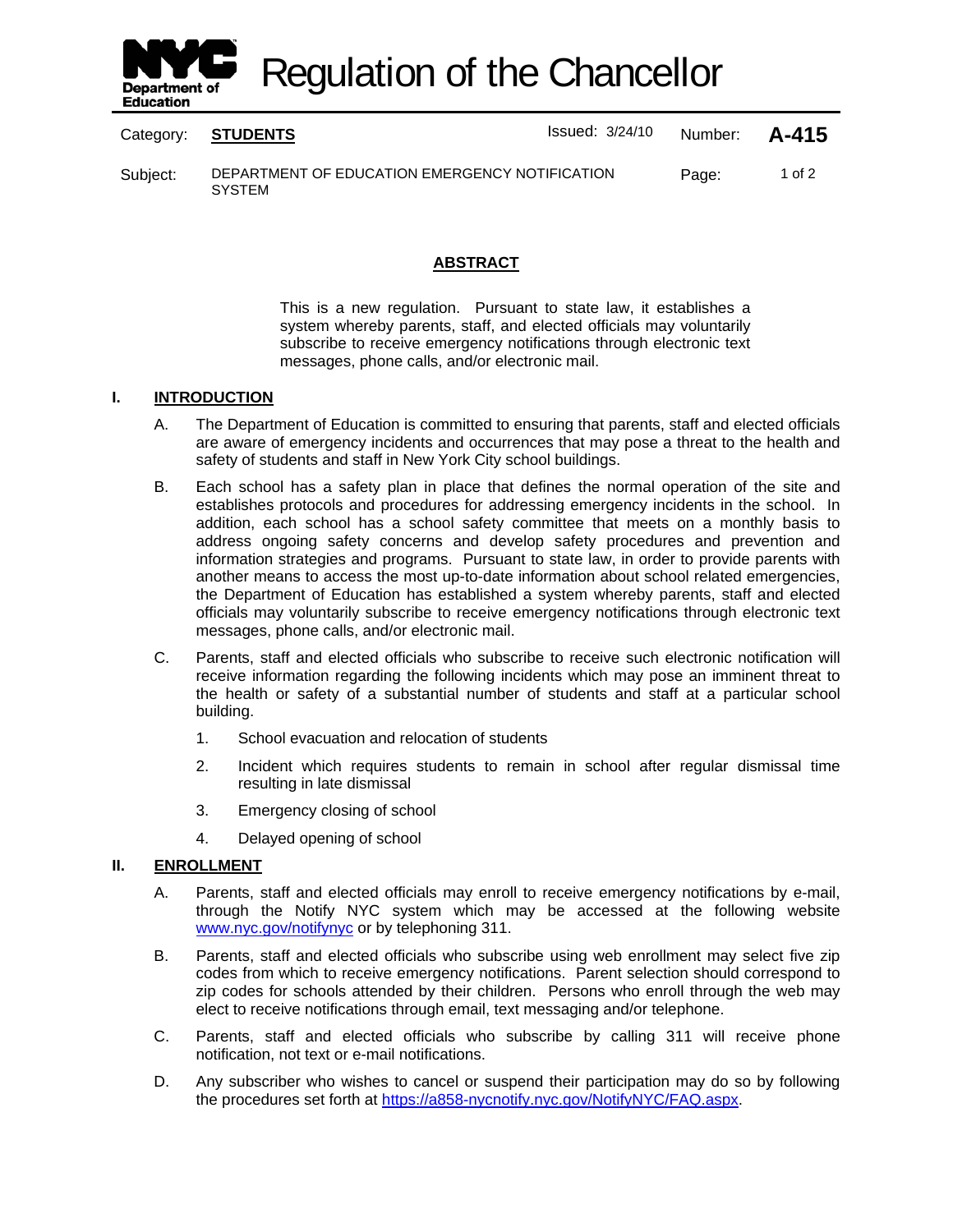

Regulation of the Chancellor

|          | Category: STUDENTS                                              | $Is sued: 3/24/10$ | Number: <b>A-415</b> |        |
|----------|-----------------------------------------------------------------|--------------------|----------------------|--------|
| Subject: | DEPARTMENT OF EDUCATION EMERGENCY NOTIFICATION<br><b>SYSTEM</b> |                    | Page:                | 2 of 2 |

## **III. NOTIFICATION**

Each principal must ensure that their Parent Coordinator or other designee is familiar with the registration process for the emergency public notification system.

#### **IV. INQUIRIES**

Inquiries pertaining to this regulation should be addressed to:

| Telephone:<br>718-610-0266 | <b>Director of Emergency Management</b><br>N.Y.C. Department of Education<br>44-36 Vernon Boulevard - Room 600<br>Long Island City, New York 11101 | Fax:<br>718-610-0261 |
|----------------------------|----------------------------------------------------------------------------------------------------------------------------------------------------|----------------------|
|                            | Alisa@schools.nyc.gov.                                                                                                                             |                      |